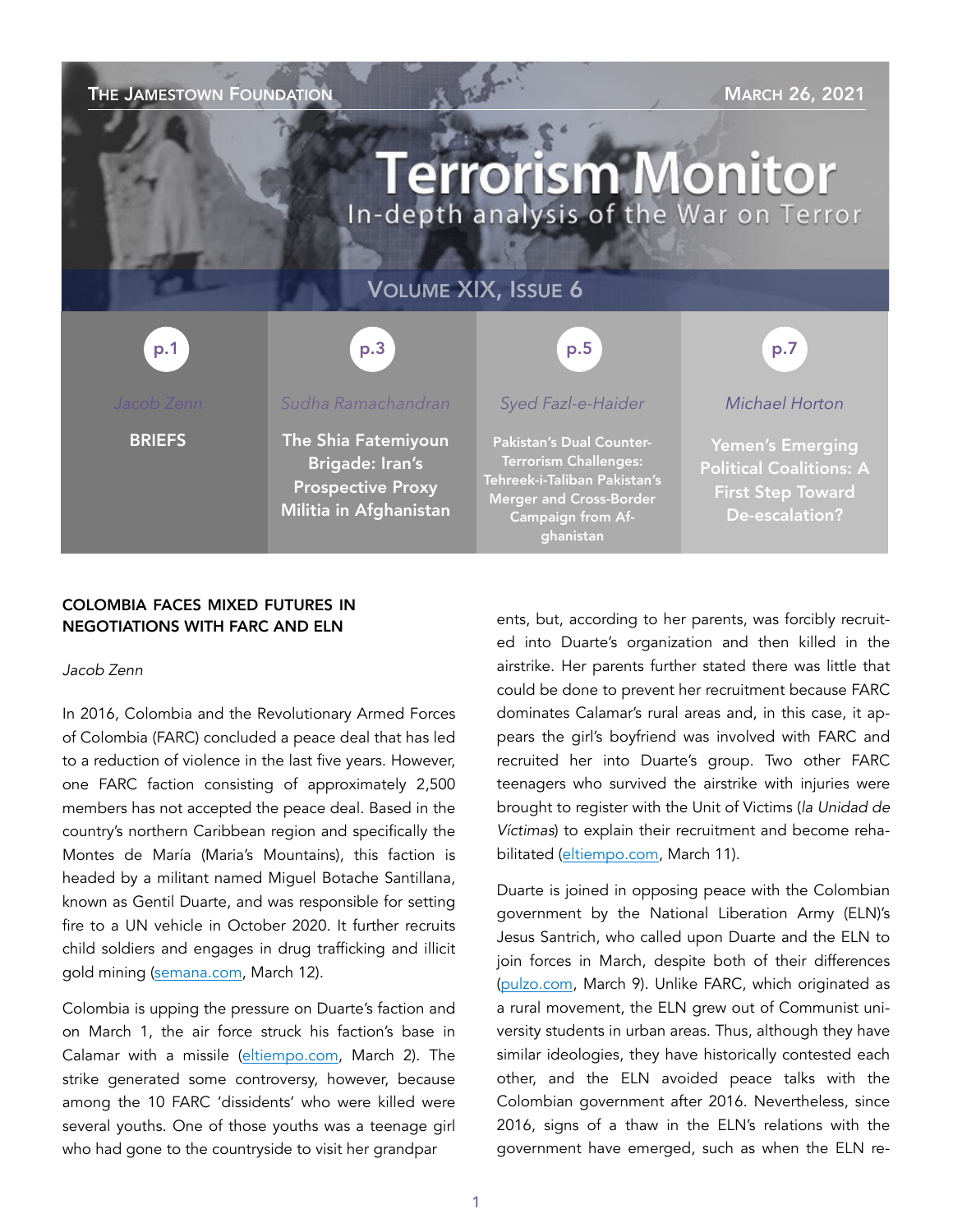leased Colombian soldiers who it had held as hostages in a humanitarian gesture in 2018 [\(Bogota Post](https://thebogotapost.com/eln-release-three-hostages-as-six-others-remain-in-captivity-in-arauca/31967/), September 5). Moreover, in April 2020, the ELN called for a ceasefire as a result of the coronavirus, but canceled it once Colombian military offensives continued against ELN formations [\(colombiareports.com](https://colombiareports.com/eln-ends-coronavirus-ceasefire-weeks-ahead-of-expected-peak-in-infections/), April 30, 2020). Despite this, the ELN released a total of eight police officers and civilians it kidnapped again as a goodwill gesture in 2020 ([nationalpost.com,](https://nationalpost.com/pmn/environment-pmn/colombia-guerrilla-group-the-eln-releases-six-prisoners) June 14, 2020).

The ELN, for its part, is increasing the territory under its control. However, civilians also increasingly view it as a predatory and occupying force, and ELN recruitment has been dwindling ([indepaz.org,](http://www.indepaz.org.co/wp-content/uploads/2021/02/INFORME-ELN-2020-corregido-L-cgp.pdf) January 2021). Furthermore, the ELN has experienced internal conflict among its leaders ([eltiempo.com,](https://www.eltiempo.com/unidad-investigativa/eln-documento-enviado-desde-cuba-revela-division-en-esa-guerrilla-565197) February 7). These may be among the factors driving ELN's leaders to consider some form of peace talks with the Colombian government even while Santrich urges its fighters to persist in combating the government. Bogota seemingly perceives it can continue to wait until the ELN is further weakened and sow the seeds of its own destruction. At that point, the government can negotiate on more favorable terms some time further down the road. What is also clear is that the FARC and ELN are both factionalizing under pressure from combat and the enticement of peace talks.

*Jacob Zenn is the editor of* Terrorism Monitor.

# MASSACRES IN MOZAMBIQUE DEMONSTRATE CONTINUING RESILIENCE OF ISLAMIC STATE IN GREATER SAHARA

#### *Jacob Zenn*

On March 15, Islamic State in Greater Sahara (ISGS) massacred 58 civilians in a village in Niger near the border with Mali, stole large amounts of grain, and destroyed some vehicles and seized several others ([France24](https://www.france24.com/en/live-news/20210316-fifty-eight-killed-in-barbarous-niger-attacks-near-mali-border), March 16). On the same day, in Mali, ISGS also attacked Malian soldiers and killed 33 of them ([lemonde.fr,](https://www.lemonde.fr/afrique/article/2021/03/17/mali-plus-de-30-soldats-tues-dans-une-attaque-attribuee-a-des-djihadistes_6073476_3212.html) March 17). Both of these attacks were among the largest respective killings in Niger and Mali this year and point to the continued lethality of ISGS, despite its ongoing clashes with al-Qaeda's Sahelian affiliate, the Group for Support of Islam and Muslims (JNIM), and pressure from French and national militaries.

ISGS has not claimed the massacre, which distinguishes the group from its Nigerian-based counterpart, Islamic State in West Africa Province (ISWAP). ISWAP, in contrast, has claimed massacres of civilians on grounds that those civilians have supported anti-ISWAP militias [\(al](https://www.aljazeera.com/news/2020/6/14/20-soldiers-40-civilians-killed-in-attacks-nigerias-borno-state)[jazeera.net](https://www.aljazeera.com/news/2020/6/14/20-soldiers-40-civilians-killed-in-attacks-nigerias-borno-state), June 14, 2020). Although ISGS is considered part of ISWAP in Islamic State (IS)'s organizational structure, the two groups rarely, if ever, communicate or coordinate and the Nigerian-based ISWAP more frequently claims and carries out attacks. In fact, between January 1 and March 17, 2021, ISWAP claimed more attacks than any other IS province, including IS in Syria. Only IS in Iraq has more attack claims (162) than ISWAP in Nigeria (112) [\(Twitter.com/Mister\\_Q,](https://twitter.com/Mister__Q_/status/1372648053186891777) March 19). ISGS may not have claimed this massacre in Niger because its communications with IS have been severed or the group's violence, especially in the massacre in Niger, would be a liability in the terms of the group's attempts to win local support.

The ISGS massacre non-claim resembles that of Islamic State in Central Province (ISCAP)'s branch in Mozambique, which continues its terrorist campaign and re-portedly decapitated civilians in a recent attack [\(Diário](https://www.dn.pt/internacional/criancas-decapitadas-um-milhao-de-pessoas-com-fome-a-crise-no-norte-de-mocambique-13466143.html) [de Notícias](https://www.dn.pt/internacional/criancas-decapitadas-um-milhao-de-pessoas-com-fome-a-crise-no-norte-de-mocambique-13466143.html), March 17). While ISCAP's branch in Mozambique remains active, it has not claimed any attacks since October 2020. It is possible that the jihadists in Mozambique are aware of the increasing level of international attention on them and therefore are keeping a lower profile by not releasing any new videos or pho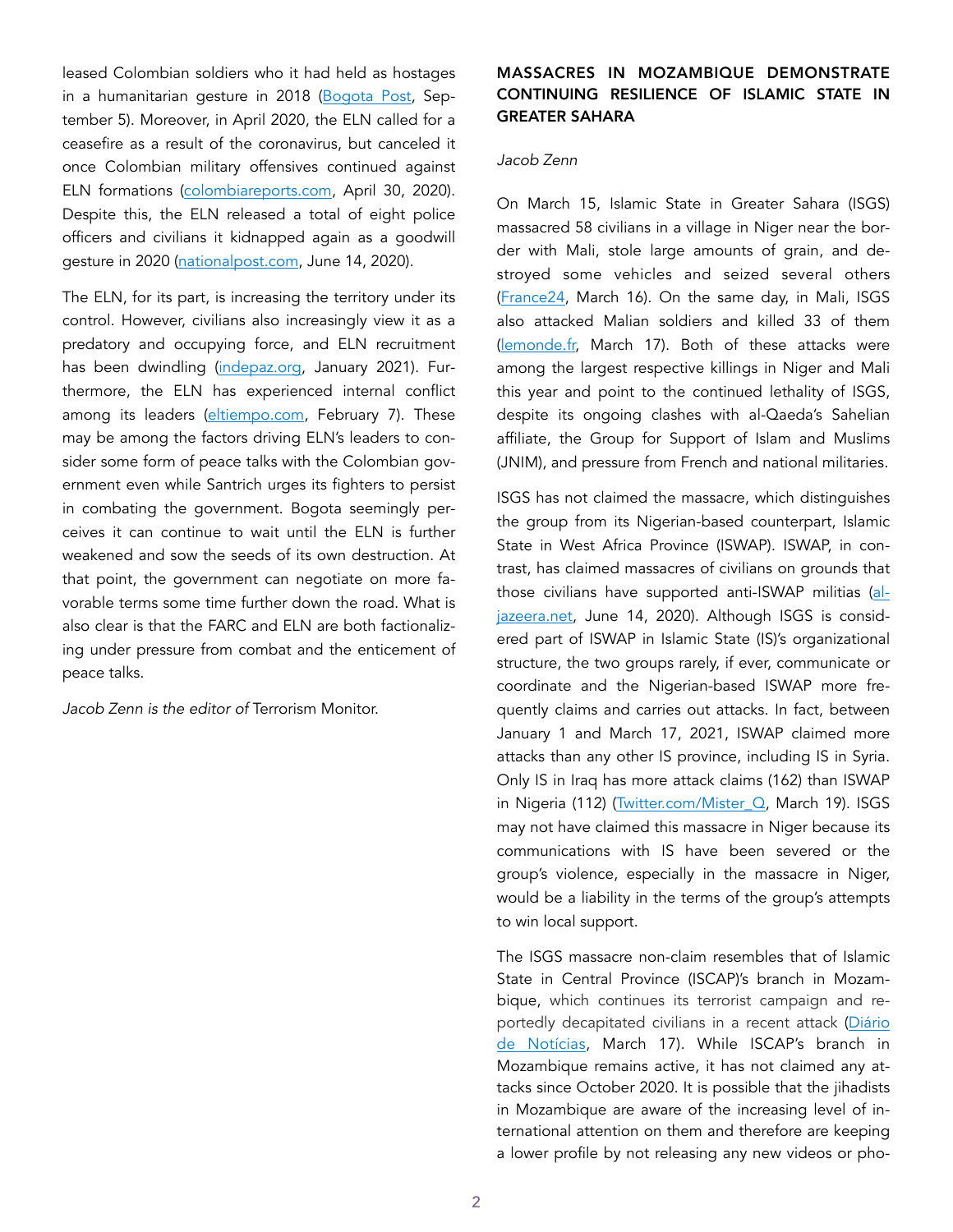tosets, unlike in 2020 when it frequently did so. The United States has recently designated the ISCAP leaders in Congo and Mozambique, respectively, Seka Musa Baluku and Abu Yasir Hassan, as terrorists. U.S. special forces Green Berets are reportedly already training local forces in Mozambique to combat ISCAP [\(state.gov,](https://www.state.gov/state-department-terrorist-designations-of-isis-affiliates-and-leaders-in-the-democratic-republic-of-the-congo-and-mozambique/) March 10; [Dailymaverick.co.za](https://www.dailymaverick.co.za/article/2021-03-17-us-military-joins-the-fight-against-isis-in-mozambique/), March 17).

The United States, for its part, designated ISGS leader Adnan Abu Walid al-Sahrawi as a terrorist in 2018 ([re](https://rewardsforjustice.net/english/abu_walid.html)[wardsforjustice.org](https://rewardsforjustice.net/english/abu_walid.html), May 16, 2018). Despite ISGS' rise to become even more lethal than JNIM by the beginning of 2020, the intensity of French, JNIM, and national armies' pressure has caused ISGS to be on the decline, especially relative to JNIM by 2021. Had ISGS not publicized its various attacks and massacres throughout 2020, it is possible that France would not have labeled ISGS as the number one security threat in the Sahel in January 2021, which preceded the prioritization of combatting ISGS compared to JNIM and contributed to the IS province's relative decline [\(France24](https://www.france24.com/en/20200115-islamic-state-replaces-al-qaeda-as-enemy-no-1-in-sahel), January 15, 2021). It is, therefore, also possible that ISCAP in Mozambique's silence on attack claims reflects its interest in avoiding the type of fate that ISGS faced in 2020 and that ISGS's own recent muteness on its massacre reflects its own interest in maintaining a lower, or less brutal, profile. In contrast, with little regional or international support coming to Nigeria's aid, it is clear ISWAP has few qualms in releasing attack claims, photos, and videos of its ongoing attacks and occasional massacres throughout northeastern Nigeria.

*Jacob Zenn is the editor of* Terrorism Monitor.

# The Shia Fatemiyoun Brigade: Iran's Prospective Proxy Militia in Afghanistan

## *Sudha Ramachandran*

In December 2020, Iranian Foreign Minister Mohammed Javad Zarif offered the Afghan government use of the Iranian-backed Shia militia, Fatemiyoun Brigade, to fight Islamic State Khorasan Province (IS-K) in Afghanistan. In an interview with the Afghan English daily, *Tolo News*, Zarif described the Fatemiyoun fighters as "the best forces" to fight Islamic State and said that Iran is "prepared to help the Afghan government regroup these forces under the leadership of the Afghan National Army in the fight against terrorism." Zarif added that Iran was "supporting" the Fatemiyoun in Syria, but it was Syrian President Bashar al-Assad who "was making [operational] decisions and implementing them." Likewise, in Afghanistan, Iran is "prepared to support" the Fatemiyoun "under the leadership of the Afghan gov-ernment," Zarif said [\(Tolo News,](https://tolonews.com/afghanistan-168674) December 21, 2020).

## Iran's Fatemiyoun Foot Soldiers

According to noted Afghan journalist Sami Yousafzai, Fatemiyoun is "already very active in Afghanistan and its influence is expanding in Shiite areas." [1] This has serious implications for the conflict in Afghanistan as it will generate a new sectarian dimension. That could become a major threat not just to Afghanistan's security but also to the region, and could deepen the involvement of regional Sunni and Shia countries and militias.

Recruited, armed, and trained by the Iranian Revolutionary Guard Corps (IRGC), Fatemiyoun Brigade has been deployed to Syria since 2013 and has fought alongside al-Assad's forces, first against U.S.-backed Syrian opposition militias and subsequently Islamic State. Fatemiyoun fighters are mainly Afghan Shia Hazaras. While some of them came from Afghanistan to fight in Syria, the majority were recruited from the large Afghan migrant and refugee population in Iran. At the peak of the Syrian civil war, Fatemiyoun fighters comprised around 20,000 individuals. The group is said to have fielded an estimated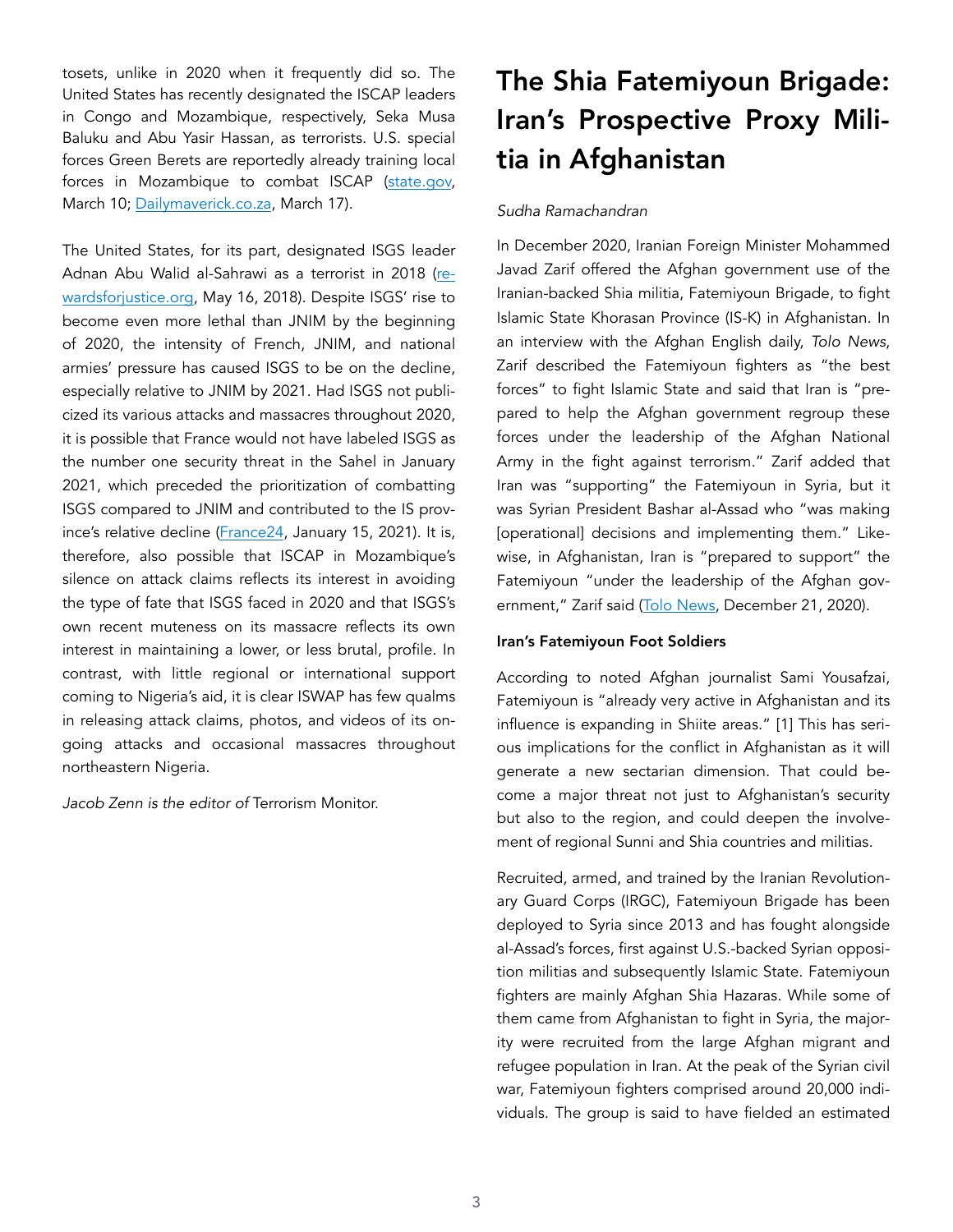50,000 fighters in its ranks over the roughly decade-long Syrian conflict [\(Tolo News,](https://tolonews.com/opinion-169821) February 7).

Pursuit of geopolitical objectives underlies Iran's decades-old strategy of arming, training, and deploying Shia militias in various conflict zones, including Lebanon, Syria, Iraq, and Yemen. In Syria, Iran's objective in deploying Fatemiyoun fighters was to support the al-Assad government, which is an Iranian ally, against U.S. attempts to topple it ([Alarabia News](https://english.alarabiya.net/News/middle-east/2016/09/22/Abandoning-discretion-Iran-proclaims-role-in-Syrian-war), September 22, 2016). Having strengthened al-Assad's control over power and with the Syrian conflict winding down, these militias are returning back to Iran from Syria. However, Fatemiyoun's use to Iran may not be over, as Tehran can now use the brigade in other Gulf States like Bahrain and Yemen in addition to Afghanistan [\(Salaam Times,](https://afghanistan.asia-news.com/en_GB/articles/cnmi_st/features/2019/04/23/feature-03) April 23, 2019; [Middle East Eye](https://www.middleeasteye.net/news/syria-afghan-fatemiyoun-brigade-redeployed-iran), September 26, 2020).

#### What Role for Fatemiyoun in Afghanistan?

Apprehensions that Fatemiyoun will turn its guns toward Afghanistan soared in the wake of the U.S. assassination of IRGC commander Qasem Soleimani on January 3, 2020 in Baghdad, Iraq. It was widely believed that Iran would strike back against the U.S. by mobilizing Fatemiyoun to target American interests in Afghanistan, where some 13,000 U.S. soldiers were stationed at that point [\(Gandhara](https://gandhara.rferl.org/a/the-return-of-pro-iranian-militia-fighters-to-afghanistan-fuels-fears-in-kabul-washington/30422858.html), February 7, 2020). Although this scenario did not eventually unfold, concerns over Iran's possible use of the militia in Afghanistan persist. Indeed, Zarif's comments have further fueled such fears, especially in the context of American troops likely remaining in Afghanistan and the worsening security situation there ([Pajhwok](https://pajhwok.com/2021/03/19/washington-considering-6-month-extension-for-us-troops-in-afghanistan/), March 19).

The Iranian government has been engaging the Taliban with a view to safeguard its interests in case the Taliban forms or becomes part of a government in Kabul. However, should the Taliban go back to being hostile toward Iran as in the past, Tehran is keen to have a fallback position. Additionally, Iran "is worried" about the Taliban "getting close" to the United States. It "does not want to be unprepared," according to Sami Yousafzai. Fatemiyoun is a useful asset in this context. Should Fatemiyoun emerge as an organized force in Afghanistan, it would complicate the already complex conflict in the country. The Afghan conflict is largely an ethnic one, featuring Pashtun-led Taliban fighters versus ethnic Tajiks, among others, but there is a danger of the

conflict turning sectarian, with the Shia Fatemiyoun setting its guns on the Salafist-Sunni IS-K and Deobandi-Sunni Taliban. This would result in Afghanistan becoming a Sunni versus Shia war zone, drawing in forces and militias backed by Iran, Saudi Arabia, and other Gulf powers.

Hazaras, who are Afghanistan's third largest ethnic group and account for 10-15 percent of the predominantly Sunni country's population, are mainly Shia and have suffered persecution for centuries. Thousands of Hazaras were massacred under Taliban rule and in recent years by IS-K, which has repeatedly targeted members of the community ([Gandhara,](https://gandhara.rferl.org/a/afghanistan-why-are-the-taliban-attacking-hazaras/29604830.html) November 16, 2018). In 2020, IS-K carried out several suicide attacks and bombings in predominantly Hazara Shia neighborhoods in Kabul and other towns [\(India Today,](https://www.indiatoday.in/world/story/afghanistan-kabul-suicide-bombing-schoolchildren-killed-1734798-2020-10-24) October 24, 2020).

Understandably, Hazaras are insecure and angry. Poverty, desperation and insecurity in Afghanistan drove many Hazaras to flee to Iran. Those same reasons prompted their youth to join the Fatemiyoun ranks in Syria ([Salaam](https://afghanistan.asia-news.com/en_GB/articles/cnmi_st/features/2020/03/13/feature-01) [Times,](https://afghanistan.asia-news.com/en_GB/articles/cnmi_st/features/2020/03/13/feature-01) March 13, 2020; [Diyaruma,](https://diyaruna.com/en_GB/articles/cnmi_di/features/2020/12/25/feature-01) December 25, 2020). Thousands of Fatemiyoun fighters are returning now to Afghanistan. They are still poor, unemployed and insecure. Importantly, they are now battle-hardened. They may not be averse to picking up arms again, only this time in Afghanistan. According to Rahmatullah Nabil, a former chief of Afghanistan's main intelligence agency, the National Directorate of Security, around 2,500 to 3,000 Fatemiyoun fighters have returned to Afghanistan. He said, "At this stage it seems they are not in a position to pose an immediate threat to Afghanistan's national security… [as] they are not organized but scattered in different parts of the country." But they could pose a threat should they "establish a central command" [\(Gandhara](https://gandhara.rferl.org/a/the-return-of-pro-iranian-militia-fighters-to-afghanistan-fuels-fears-in-kabul-washington/30422858.html), February 7, 2020).

### Zarif's Warning

With Zarif's offer of the Fatemiyoun to Afghanistan to fight against IS-K, the Iranian foreign minister has sent a "clear message" regarding how "actively involved Iran is in Afghanistan," according to Sami Yousafzai. [3] The message is aimed at not only the Afghan government, but also the Taliban and the U.S. Should Iranian interests in Afghanistan be threatened, Tehran is ready and willing to unleash the Fatemiyoun in the war-ravaged neighboring country of Afghanistan.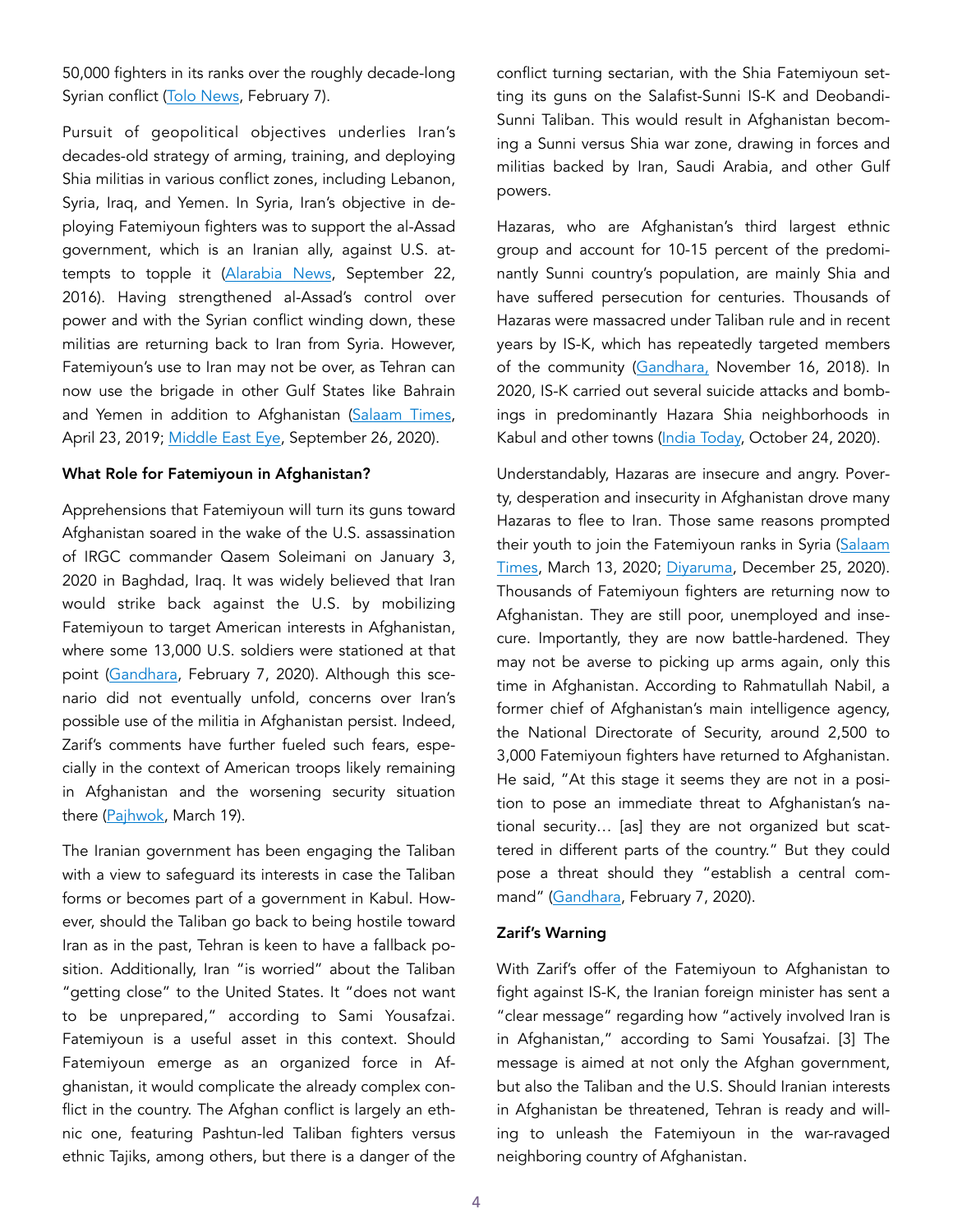*Dr. Sudha Ramachandran is an independent researcher and journalist based in Bangalore, India. She has written extensively on South Asian peace and conflict, political and security issues for The Diplomat, Asia Times and Geopolitics.* 

## **Notes**

[1] Author's Interview, Kabul-based Afghan journalist, Sami Yousafzai, March 21, 2021.

[2] Ibid.

[3] Ibid.

# Pakistan's Dual Counter-Terrorism Challenges: Tehreek-i-Taliban Pakistan's Merger and Cross-Border Campaign from Afghanistan

# *Syed Fazl-e-Haider*

On February 26, Nooristan, known as Hasan Baba, was killed by Pakistani security forces. He was a commander of the Tehreek-i-Taliban Pakistan (TTP), who had been involved in the murder of more than 50 security forces personnel since 2007. His death represented one of Pakistan's landmark achievements in its war on terrorism.

An improvised explosives device (IED) expert and trainer, Hasan Baba joined the TTP's Baitullah Mehsud faction in 2007 and carried out several terrorist attacks in tribal areas bordering Afghanistan. These included the rocket attack on Shakai military camp that killed seven soldiers in 2009; an ambush on a military convoy that killed six soldiers in 2010; and another ambush on the Pakistani Frontier Corp (FC) convoy using an IED that killed three in 2011 in the Khaisura area of North Waziristan ([Dawn](https://www.dawn.com/news/1609528/security-forces-kill-ttp-commander-involved-in-martyrdom-of-more-than-50-personnel), February 26).

The TTP itself has carried out hundreds of terrorist attacks across Pakistan and had killed over 80,000 Pakistani civilians and soldiers since the beginning of the insurgency to 2014. The operation Zarb-e-Azb launched by Pakistan's armed forces in 2014, however, successfully reduced the footprint of the TPP and allied terrorist groups from the country's northwestern tribal areas bor-dering Afghanistan ([Pakistan Today,](https://archive.pakistantoday.com.pk/2020/06/17/six-years-since-launch-of-zarb-e-azb/) June 17, 2020). Despite this, Pakistan has increasingly shown concern about the growing TTP presence in neighboring Afghanistan, where the TTP took refuge to escape counter-terrorism actions by the Pakistani security forces under the Zarb-e-Azb operation (Dawn, July 29, 2020).

### TTP Merger Increases Threat to Pakistan

The TTP has also emerged as a greater threat to Pakistan as a result of the merger of its splinter groups in Afghanistan, which the UN monitoring team mentioned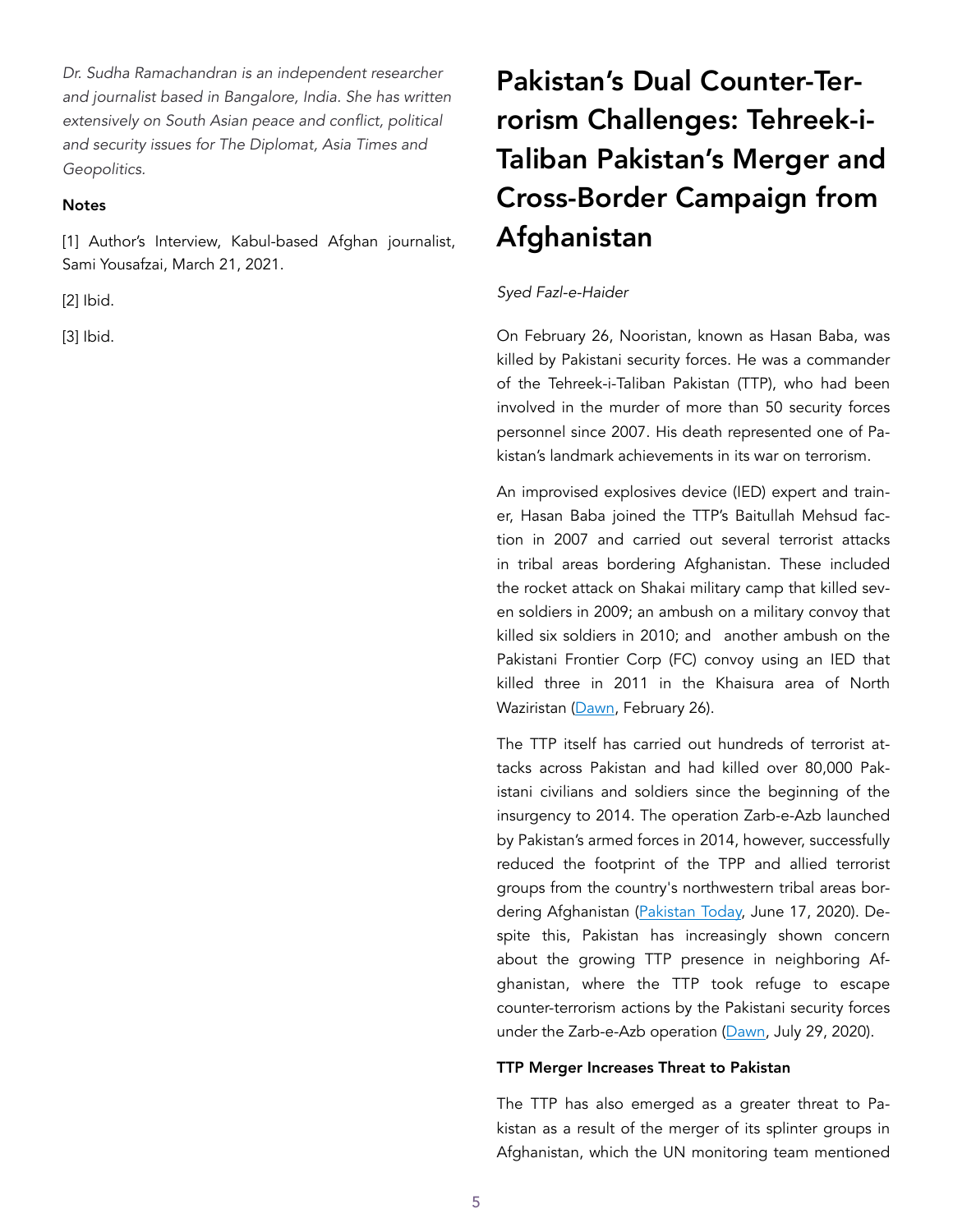in a February 3 report. The TTP accordingly carried out more than 100 cross-border attacks in a three month period between July and October last year ([Dawn,](https://www.dawn.com/news/1606016/un-report-acknowledges-pakistans-efforts-against-terrorist-groups-warns-of-threat-faced-from-ttp) February 7). The merger, which led to the TTP restarting activities inside Pakistan, included Jamat-ul-Ahrar (JuA) and Hizb-ul-Ahrar (HuA).

Pakistan alleged that the reunification of TTP, JuA, and HuA was backed by Afghanistan's National Directorate of Security (NDS) and India's Research and Analysis Wing (RAW). Islamabad claimed that NDS and RAW intervened in August 2020 to break the deadlock in the merger talks among the three groups ([Express Tribune,](https://tribune.com.pk/story/2260213/ttp-regroups-with-jua-hua-in-afghanistan?amp=1) August 19, 2020). According to Pakistan, Ehsanullah Ehsan, the former TTP spokesman, confessed to authorities that the TTP held financial links to NDS and RAW, which were financing the group's terrorist attacks (The [News,](https://www.thenews.com.pk/tns/detail/613866-terrorist-at-large) February 16, 2020). Last year, Pakistan claimed in a dossier that it had "proofs of Indian financial and material sponsorship" of not only JuA and TTP, but also the Baluchistan Liberation Army ([Dawn](https://www.dawn.com/news/1590441), November 15, 2020). Such "proofs" do not, however, appear to have been presented publicly for evaluation.

JUA had broken away from the TTP in 2014 after infighting over the succession of TTP leader Hakimullah Mehsud. HuA, for its part, was a splinter group of JUA. Both JuA and HuA are believed to be based in Afghanistan's eastern provinces of Nangarhar, Kunar and Khost. (Dawn, August 18, 2020). The most notable attack attributed to HuA was the May 2018 attack on Data Darbar (meaning shrine) in Lahore, which killed at more than a dozen people ([Dawn](https://www.dawn.com/news/1519559), November 30, 2019).

#### Pakistan's Counter-Terrorism Challenges

The writ of the Pakistani government has been restored in areas bordering Afghanistan, especially compared to past years when the TTP conducted attacks on a daily basis [\(Times of Islamabad](https://timesofislamabad.com/21-Jun-2016/operation-zarb-e-azb-2-years-achievements), June 12, 2016). Despite this, the escape of Ehsanullah Ehsan from military custody last year raised serious questions of the capacity and competency of Pakistan's security agencies. The Pakistani army, however, carried out an investigation into the matter and held some military officers accountable for the escape of the former TTP spokesman ([BBC Urdu,](https://www.bbc.com/urdu/pakistan-56179340) February 24).

Critics nevertheless have questions about the entire episode starting from Ehsanullah Ehsan's arrest in 2017 to his escape in January 2020 from military custody ([Dawn](https://www.dawn.com/news/1609484/terrorists-escape), February 26). The drama has been shrouded in controversy, and the military establishment has not shared with the public the names and ranks of those who were responsible for the escape. This is notable considering Ehsanullah Ehsan has claimed major terrorist attacks in Pakistan, including the killing of 132 innocent schoolchildren in the Army Public School attack in Peshawar in December 2014 [\(Dawn](https://www.dawn.com/news/1151361), December 17, 2014).

What is clear is Ehsanullah Ehsan escaped from the military custody due to a serious security lapse on the part of security agencies, if not some other conspiracy. It is generally believed that he was being pampered by the authorities even while in his custody. Ehsan, for example, was allowed to give interviews to Pakistani TV channels ([SAMAA TV,](https://www.samaa.tv/news/2021/02/how-did-ehsanullah-ehsan-escape-from-pakistans-custody-questions-malala/) February 16). Such a security lapse, moreover, puts a question mark on the country's ability to undermine the TTP altogether.

## Conclusion

Pakistan still needs to track down elements within the military establishment that have been acting as facilitators for the militant groups, like those responsible for Ehsanullah Ehsan's escape. Bringing such elements to justice would make the country's counter-terrorism operations against TTP and other militant groups more credible and possibly lead to further success. Peace and stability in Afghanistan, meanwhile, is key to the success of any Pakistani counter-terrorism agenda in Pakistan as well.

*Syed Fazl-e-Haider is a contributing analyst at the South Asia desk of Wikistrat. He is a freelance columnist and the author of several books including the* Economic Development of Balochistan *(2004). He has contributed articles and analysis to a range of publications including* Dawn, The Express Tribune, Asia Times, The National (UAE), Foreign Affairs, Daily Beast*,* New York Times, Gulf News, South China Morning Post, *and* The Independent*.*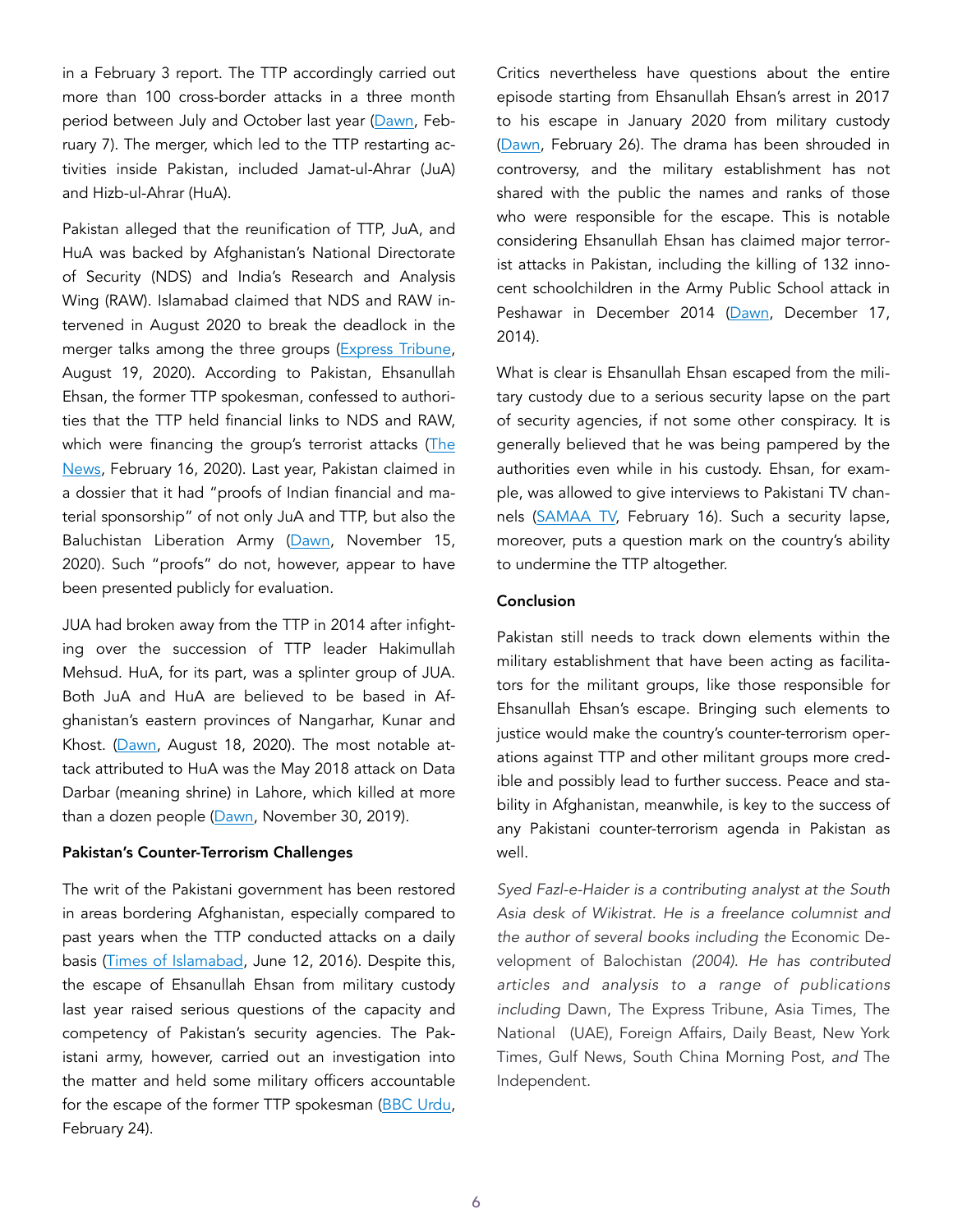# Yemen's Emerging Political Coalitions: A First Step Toward De-escalation?

#### *Michael Horton*

Politics in Yemen are best described as kaleidoscopic. Loyalties, alliances, and linkages within and between factions and parties shift with every rotation of the cell. Most of Yemen's ever-increasing number of factions and armed groups defy easy categorization. As with all political and armed groups, cost-benefit calculations are ongoing.

Yemen's interlocking wars have, in many respects, fundamentally altered the country's political landscape. Yet some aspects of politics in Yemen are consistent. Yemen's tribes, the north-south division, and networks of patronage remain drivers of both instability and stability—often at the same time. These wars have also spawned new and emergent elites while sidelining many members of the *ancien regime*. Yet, just as there is a constancy with drivers of instability and stability, many of those elites who have long been a part of Yemen's political scene remain active and potentially important for de-escalation efforts.

In what may be a hopeful sign, some indications show that Yemen's established and emergent elites are more willing than they have been for years to set aside old grievances. Old enemies are talking with renewed seriousness about coming together to help stabilize the country—or at least parts of it. The driving force behind these moves to reinvigorate political processes is the recognition that the Houthis (a.k.a. Ansar Allah) are not going to be defeated militarily. Thus, the Houthis' influence and grip on northwest Yemen must be dealt with politically, if it is to be dealt with at all.

## The Return of Yemeni Politics

Since 2015, many of Yemen's political elites have viewed kinetic military action as more expedient than politics. In light of the Houthi takeover of northwest Yemen, many had little choice but to fight. At the same time, outside powers, like the United Arab Emirates (UAE) and Saudi Arabia, have armed and funded proxies in their battle against the Houthis and other groups that they deem to be a threat. The flow of funds and weapons from foreign powers have helped sustain a war economy and fed the growth of armed factions in Yemen.

In June 2019, the UAE began withdrawing most of its forces from Yemen ([al-Araby,](https://english.alaraby.co.uk/english/news/2020/2/11/hundreds-of-uae-soldiers-withdraw-from-deadly-yemen-conflict) February 11, 2020). Tensions with Saudi Arabia, international fallout from the UAE's involvement in Yemen, and changing regional dynamics all contributed to the UAE decision. While the UAE remains involved in Yemen as a key supporter of the separatist Southern Transitional Council (STC), the country's leadership has adopted a lower profile role in the war and reduced the amount of money and materiel that it provides.

Saudi Arabia is keener than ever to extricate itself from its costly involvement in Yemen. Saudi Arabia's intervention in Yemen has cost the Kingdom several hundred billion dollars (at one point the Saudis were spending five billion dollars per month on their war in Yemen). [1] The war, along with the assassination of Jamal Khashoggi, has also done serious damage to international perceptions of Saudi Arabia.

Most critically, the Kingdom's intervention has achieved none of its aims. The Houthis are now, more than ever, the preeminent military power in Yemen and their once limited relationship with Iran has deepened. At the same time, the Houthis, who absorbed many of the Yemeni Army's most capable officers and engineers, have further developed their ability to build and launch a range of missiles, rockets, and drones. Iran, which initially invested little in the Houthis, has increased its support over the last two years in particular. This support includes technical help, the provision of specific components for missiles, rockets, and drones, and money [\(Arab News](https://www.arabnews.com/node/1697466/middle-east), June 30, 2020). The return on Iran's investment in the Houthis has been exponential. At most, the Iranians invested two hundred million dollars in the Houthis over the last six years. [2] In exchange, Iran's chief regional foe, Saudi Arabia, allowed itself to be drawn into a financially draining war it cannot win.

The Kingdom's slow realization that it must end its direct involvement in the war along with unfavorable shifts in U.S. foreign policy, are driving it to taper support to its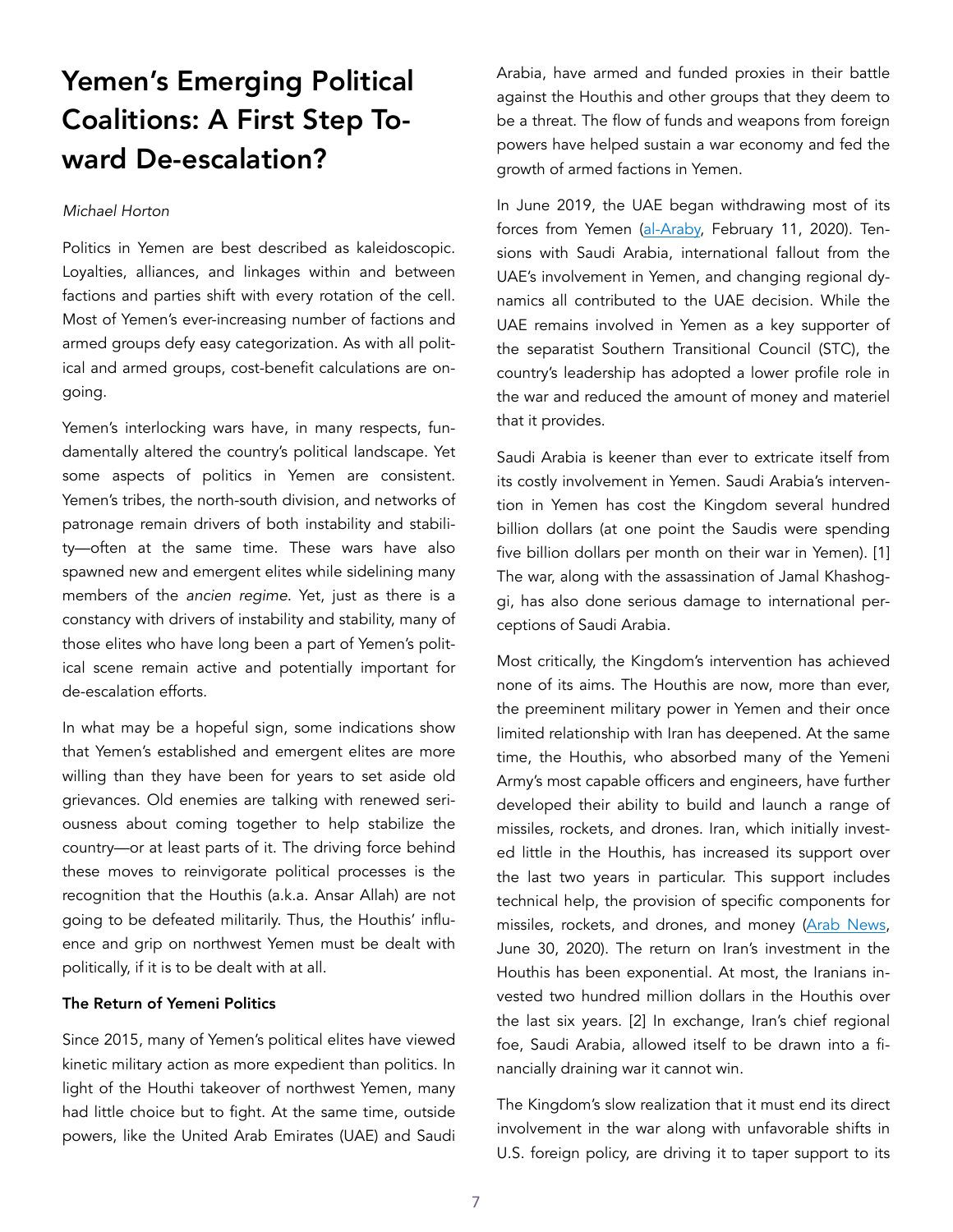proxies in Yemen. While the Houthis' most recent offensive on the city of Marib, which is the de-facto capital of Yemen's internationally recognized government (IRG), has slowed this diminishment of support, the trend remains [\(Terrorism Monitor,](https://jamestown.org/program/yemens-fate-hinges-on-the-battle-for-marib/) February 26).

Yemen's elites, including those emergent and established, sense that the country is moving toward a new transitional phase where politics rather than war-making predominate. This is not to say that armed conflict will cease. At least at a low-level, conflict will persist for years to come. However, the possibility of amassing political and material gains through the reliance of armed conflict alone will be more limited.

Instead, those elites who form durable coalitions, compromise, and deliver security, stability, and economic opportunity will be the chief beneficiaries during this transitional phase. A re-emergence of politics, coalition building, and Yemeni-style deal making are the only viable way of whittling away the Houthis' influence and control of northwest Yemen. A re-emergence of some kind of incipient nationalism—one seated within federalism—will also contribute to undermining Iranian influence.

#### The Rise of Regional Political Coalitions

The formation of the Southern National Salvation Council (SNSC) was announced in September 2019 in Yemen's easternmost governorate, al-Mahrah [\(Middle](https://www.middleeastmonitor.com/20190904-new-resistance-movement-announced-in-south-yemen/)  [East Monitor,](https://www.middleeastmonitor.com/20190904-new-resistance-movement-announced-in-south-yemen/) September 4, 2019). The SNSC brings together tribal and political elites from a number of southern governorates, with a predominance of Mahri elites. The SNSC members have coalesced around the belief that Yemen must be free from foreign intervention, specifically intervention by Saudi Arabia and the UAE. Saudi Arabia is particularly active in al-Mahrah where it has stationed soldiers and set up a military base. The Saudis argue that they are in al-Mahrah to combat crossborder smuggling via Yemen's border with Oman.

In reality, Saudi Arabia's interest in al-Mahrah goes well beyond countering smuggling [\(Terrorism Monitor,](https://jamestown.org/program/yemens-war-tests-omans-neutrality-focusing-on-the-saudi-footprint-in-al-mahra/) November 5, 2020). [3] Mahris have demonstrated against the continued Saudi presence in their governorate and against Saudi efforts to encourage Salafists to settle in the area. Beyond demanding the restoration of Yemen's

sovereignty, the SNSC, which has the backing of members of Yemen's internationally recognized government, supports the resumption of a national dialogue. The SNSC is calling for a unified Yemen that safeguards regional and southern rights and identities under a revised federal system (al-Masdar, April 27, 2019).

On the west coast of Yemen, the National Resistance, an armed umbrella group, announced the launch of a polit-ical wing [\(Yemen Press Network](https://yazaan.net/news618.html), March 24; [Yemen De](https://www.yemend.com/news3794.html)[tails,](https://www.yemend.com/news3794.html) March 25). [4] Brigadier General Tariq Saleh, who is the nephew of former president Ali Abdullah Saleh, is the driving force behind this new political wing. Tariq Saleh's forces, known as the Guardians of the Republic, are backed by the UAE and are vehemently anti-Houthi. What is most notable about the announcement from the National Resistance is that it intends to pursue political solutions in conjunction with its military actions.

#### Launching a National Salvation Front

Moves are also underway to launch a new national level political movement called the National Salvation Front. The groundwork for the front has been laid over the course of the last year by a diverse mix of political actors from the General People's Congress (GPC), Yemen's former ruling party, Islah ("Yemeni Congregation for Reform" and also Yemen's branch of the Muslim Brotherhood), Hirak (The Southern Movement). More groups are also expected to join. [5]

The chief organizers of the National Salvation Front are Hamid al-Ahmar, Ahmed Saleh al-Essi, and Ahmed al-Maisari. Hamid al-Ahmar, who resides in Istanbul, is the brother of Sheikh Sadiq al-Ahmar, the head of the al-Ahmar family and leader of the Hashid tribal confederation. Following the Houthi takeover of Sana'a in September 2014, the al-Ahmar family lost much of its influence within the confederation. Hamid al-Ahmar, who also oversees a multi-billion-dollar business empire, was forced to flee Yemen in 2014. In addition to being a businessman, Hamid al-Ahmar was a member of parliament and played significant roles in Yemen's opposition parties: Islah and the Joint Meeting Party (JMP), a coalition of opposition parties.

Ahmed Saleh al-Essi is a longtime senior adviser to IRG President Abd Raboo Mansur Hadi and deputy head of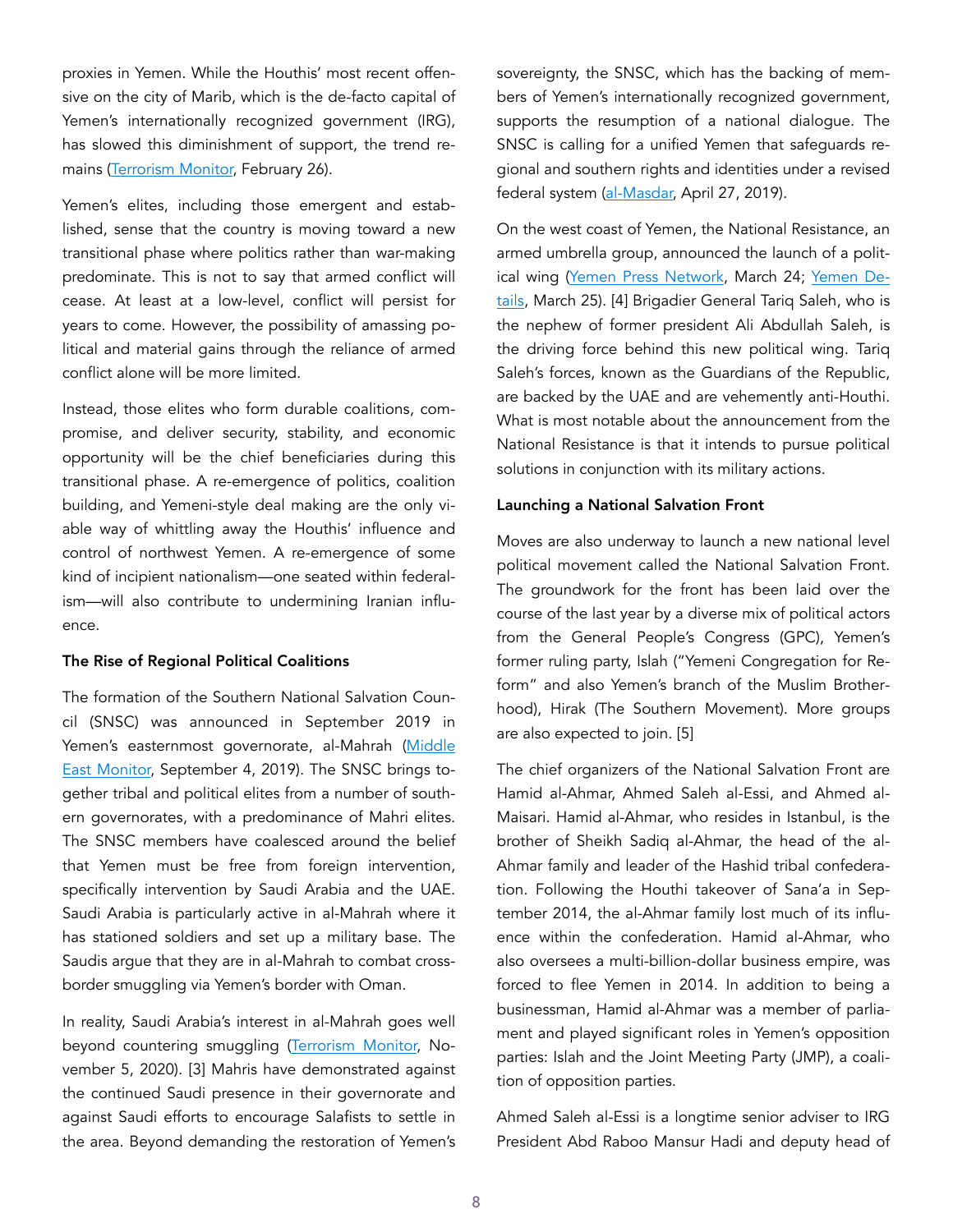the Presidential Office. Al-Essi is also chairman of the Alessi Group, a conglomerate that includes companies focused on shipping and logistics. In May 2018, al-Essi, who is from Abyan, helped launch the Southern National Coalition (SNC). The SNC was formed as an alternative and counterbalance to the Southern Transitional Council (STC), which is dedicated to the re-creation of an independent south Yemen. In contrast to the STC, the SNC, much like the proposed National Salvation Front, draws on a broad political base that includes members of a nascent southern GPC, Islah, Hirak, and Nasserists, all of whom support a unified Yemen.

Ahmed al-Maisari is the IRG's Deputy Prime Minister and Interior Minister. Al-Maisari, who is from Abyan, has been a prominent critic of the UAE's involvement in Yemen. In 2018, al-Maisari demanded that the UAE turnover control of Beir Ahmed prison in Aden after an Associate Press report claimed that detainees were being tortured. Al-Maisari, who survived an assassination attempt in October 2019, has acted as a key intermediary between the IRG and the STC during negotiations leading up to the 2019 Riyadh Agreement ([Middle East](https://www.middleeastmonitor.com/20191028-2-ministers-yemen-government-survive-assassination-attempt/)  [Monitor,](https://www.middleeastmonitor.com/20191028-2-ministers-yemen-government-survive-assassination-attempt/) October 28, 2019).

While the three chief architects of the National Salvation Front are politically prominent, the front itself will be composed of a wide-range of emergent elites drawn from across Yemen, especially southern Yemen. They are also from historically under-represented governorates like al-Mahrah. The front will further include a number of elites who were once enemies. [6]

The front has yet to publicly release its political platform, but it will be dedicated to the restoration of a unified and sovereign Yemen. [7] The front's primary backers have all been vocal in their criticism of Saudi Arabia's and the UAE's ongoing involvement in Yemen. Antipathy toward foreign interference in Yemen—be it from the UAE, Saudi Arabia, Iran, and other countries—is growing and crosses all political lines. The other core tenet of the front will be the restoration of state institutions within a federal framework.

Federalism will be a critical component of national level dialogues in Yemen. A return to the kind of centralized control that late President Ali Abdullah Saleh and his government exercised from Sana'a is not going to happen. Six years of war have permanently altered Yemen's governorates and their relationship with former centers of power.

# Outlook: Fighting the Houthis Through Politics and Peace

Recognition that military action will not defeat the Houthis is driving the formation of Yemen's new political coalitions. If the Houthis cannot be defeated, they have to have a role, and likely a prominent one, in national dialogues or any future national government. While the soon to be announced National Salvation Front and other groups will be—and are—anti-Houthi, they will have to adopt a long-term political approach to dealing with the Houthis if they want to counter the Houthis' influence.

The leadership of the Houthis is not without internal divisions. Dissatisfaction with Houthi rule and abuses in many parts of northwest Yemen increases every month. [8] If the fighting stops, the Houthis no longer have an excuse for serious shortcomings like non-functioning state institutions and little or no economic opportunities for Yemenis. They will have to show that they cannot only fight but are also able to govern and provide for Yemenis living under their control. If the Houthis fail to do this, their authority will erode, albeit gradually. To begin rebuilding, the Houthis have to cooperate with national level political parties and regional and international powers. In turn, this cooperation will slowly loosen the Houthis' grip on power in northwest Yemen.

Yemen's transition from a nation at war with itself to one that is relatively stable will be protracted. The process will take years to work out and will be subject to periodic returns to fighting. However, if Yemen's internal political processes—both informal and formal—can begin functioning again, the country could emerge from its current crisis intact. The alternative is a divided Yemen that will never be stable or sovereign.

*Michael Horton is a fellow for Arabian Affairs at the Jamestown Foundation. Horton has completed in-depth field based studies on a range of subjects and issues related to security and development in the Middle East and Africa for the public and private sectors. He has briefed senior members of the US National Security Council, the US State Department, the British Foreign*